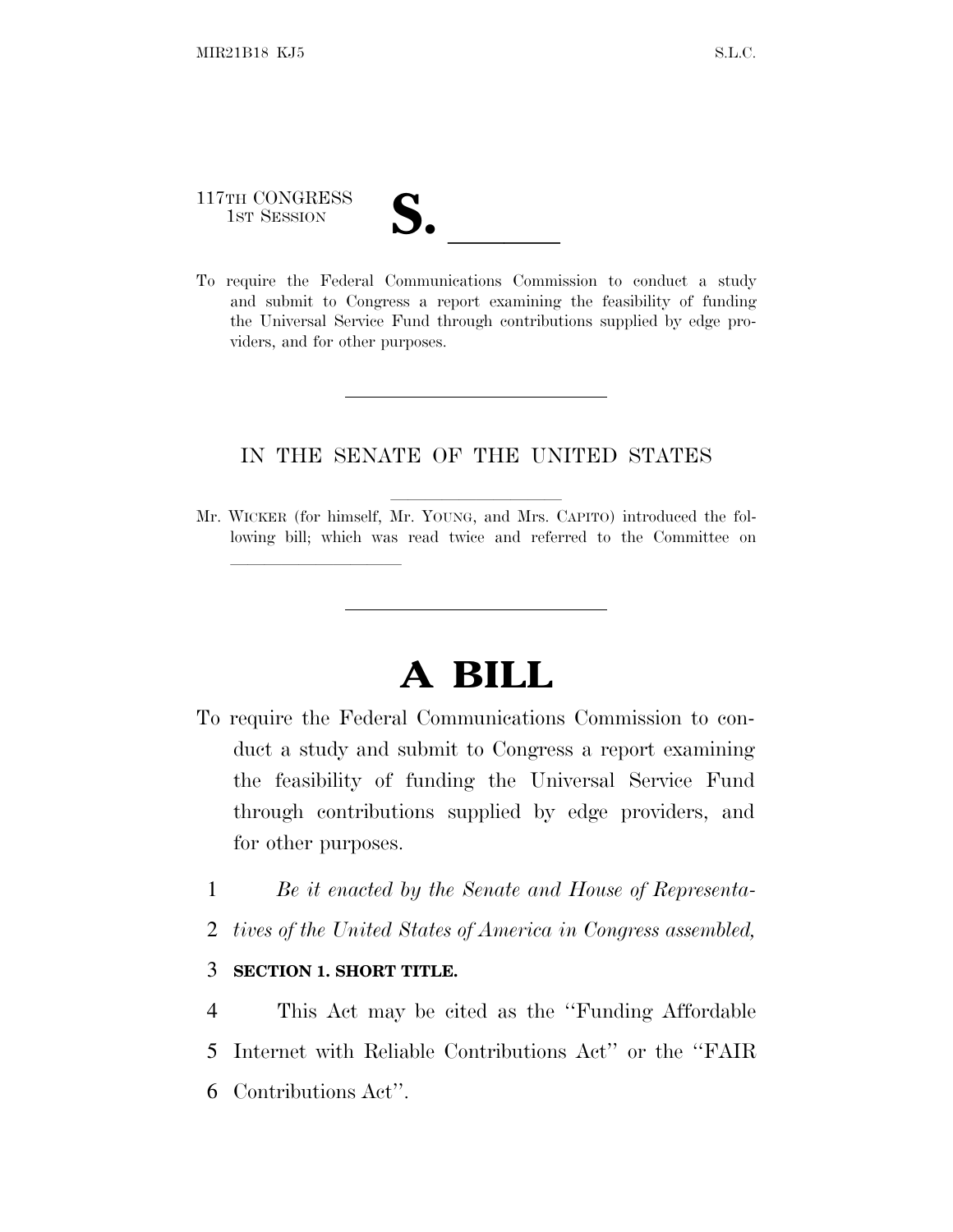| 1              | SEC. 2. STUDY AND REPORT ON UNIVERSAL SERVICE FUND  |
|----------------|-----------------------------------------------------|
| $\overline{2}$ | <b>CONTRIBUTIONS.</b>                               |
| 3              | (a) DEFINITIONS.—In this section:                   |
| $\overline{4}$ | (1) APPROPRIATE CONGRESSIONAL COMMIT-               |
| 5              | TEES.—The term "appropriate congressional com-      |
| 6              | mittees" means—                                     |
| $\overline{7}$ | (A) the Committee on Commerce, Science,             |
| 8              | and Transportation of the Senate; and               |
| 9              | (B) the Committee on Energy and Com-                |
| 10             | merce of the House of Representatives.              |
| 11             | (2) COMMISSION.—The term "Commission"               |
| 12             | means the Federal Communications Commission.        |
| 13             | (3) CONTRIBUTION.—The term "contribution"           |
| 14             | means funds provided to the Universal Service Fund  |
| 15             | under section $254(d)$ of the Communications Act of |
| 16             | 1934 (47 U.S.C. 254(d)).                            |
| 17             | (4) EDGE PROVIDER.—The term "edge pro-              |
| 18             | vider" means a provider of online content or serv-  |
| 19             | ices, such as a search engine, a social media plat- |
| 20             | form, a streaming service, an app store, a cloud    |
| 21             | computing service, or an e-commerce platform.       |
| 22             | (5) UNIVERSAL SERVICE FUND.—The term                |
| 23             | "Universal Service Fund" means the fund estab-      |
| 24             | lished pursuant to section 254 of the Communica-    |
| 25             | tions Act of 1934 (47 U.S.C. 254) and administered  |
| 26             | by the Universal Service Administrative Company to  |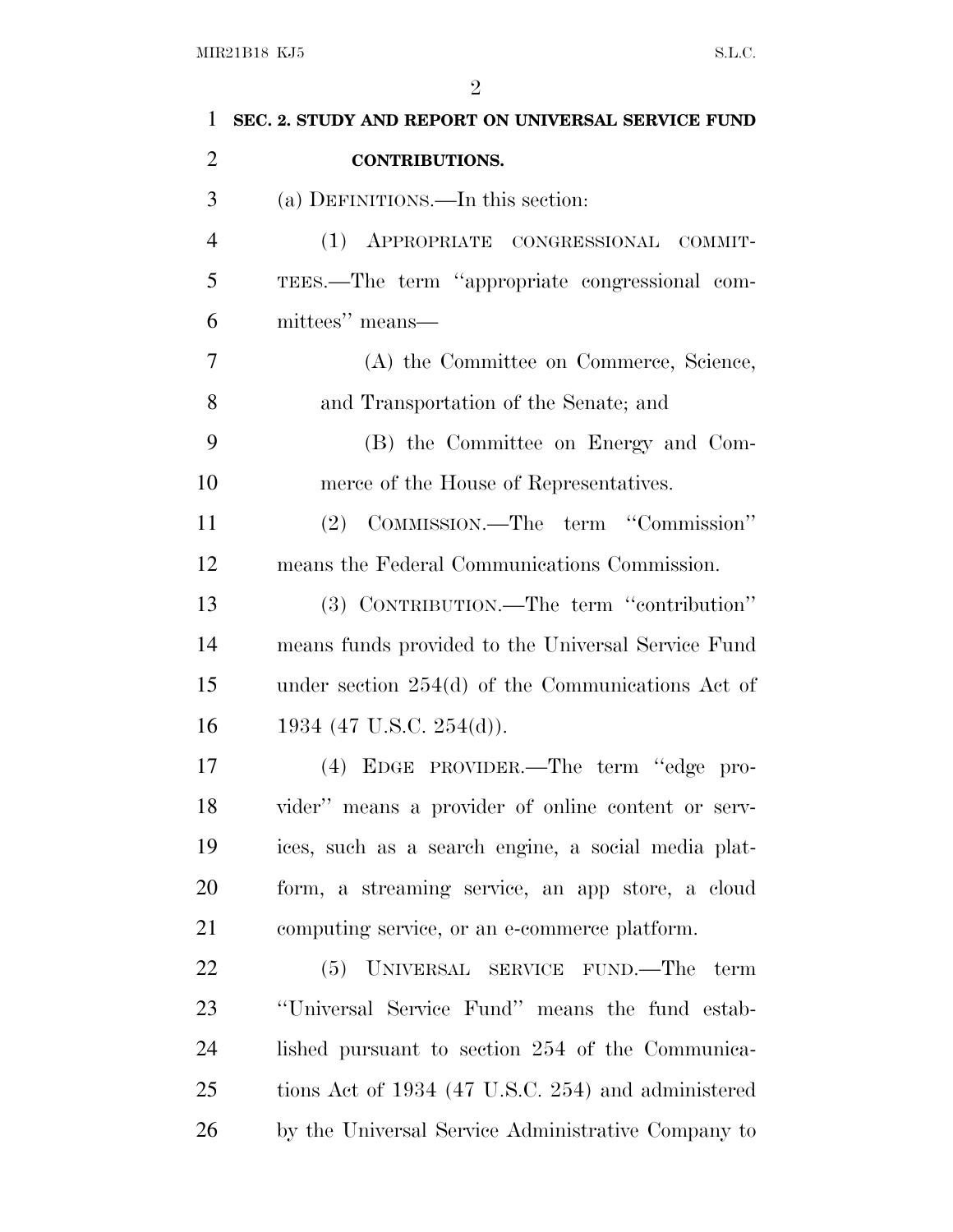MIR21B18 KJ5 S.L.C.

 support service to high-cost areas, schools and li- braries, rural health care facilities, and the Lifeline program of the Commission.

 (b) STUDY AND REPORT.—Not later than 180 days after the date of enactment of this Act, and after issuing a notice of inquiry seeking public comment on the issues described in this subsection, the Commission shall conduct a study and submit to the appropriate congressional com- mittees a report examining the feasibility of funding the Universal Service Fund through contributions supplied by edge providers, which shall include the consideration of comments on, and the findings of the Commission with respect to—

 (1) the class of firms and services on which contributions could be assessed, including an inquiry into the specific sources of revenue potentially sub- ject to contributions, such as digital advertising rev-enue and user fees;

 (2) the equity issues of the current contribu- tions system, including the cost burden on con- sumers who traditionally purchase legacy tele-communications services;

 (3) equity issues of alternative contributions systems that would create new funding sources for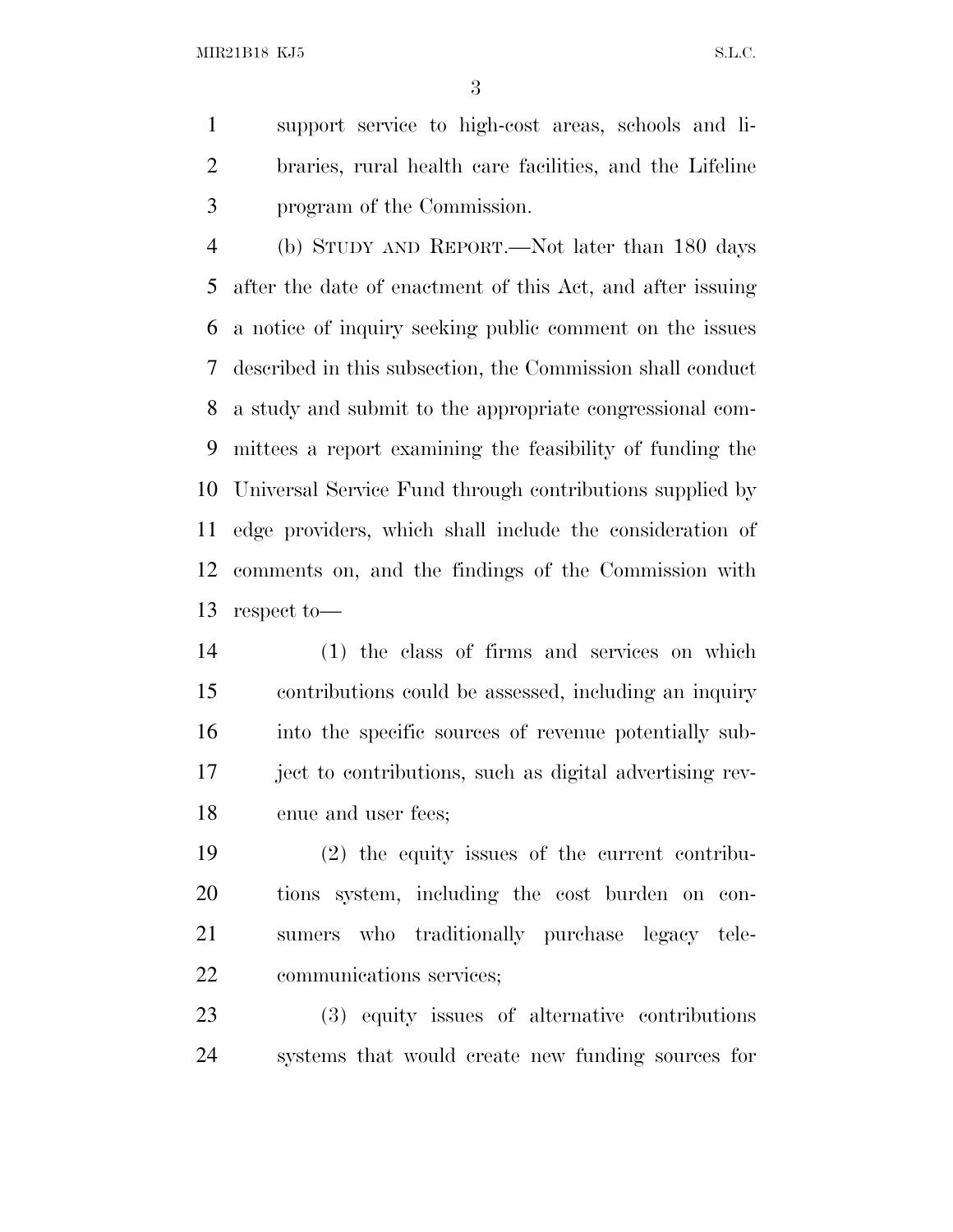| $\mathbf{1}$   | the Universal Service Fund such as Federal appro-    |
|----------------|------------------------------------------------------|
| $\overline{2}$ | priations or assessments on edge providers;          |
| 3              | (4) whether a particular contributions system        |
| $\overline{4}$ | results in progressive or regressive fees;           |
| 5              | (5) the size of firms subject to contributions re-   |
| 6              | quirements;                                          |
| 7              | $(6)$ the broadband requirements, such as band-      |
| 8              | width and latency, of a particular online service;   |
| 9              | (7) other Federal, State, and local taxes and        |
| 10             | fees that edge providers may already pay;            |
| 11             | (8) practical issues concerning the calculation      |
| 12             | of contributions, including which revenues should be |
| 13             | subject to contributions, whether a flat or progres- |
| 14             | sive rate is most appropriate, and the logistics of  |
| 15             | collection;                                          |
| 16             | $(9)$ the effect such a change would have on tele-   |
| 17             | communications bills of consumers, including low-in- |
| 18             | come, elderly, and Tribal consumers;                 |
| 19             | $(10)$ the effect such a change would have on the    |
| <b>20</b>      | sustainability of the Universal Service Fund, and    |
| 21             | how to ensure that Universal Service Fund disburse-  |
| 22             | ments are consistent and predictable over time;      |
| 23             | (11) the statutory authority the Commission          |
| 24             | would require to enact such a change and how such    |